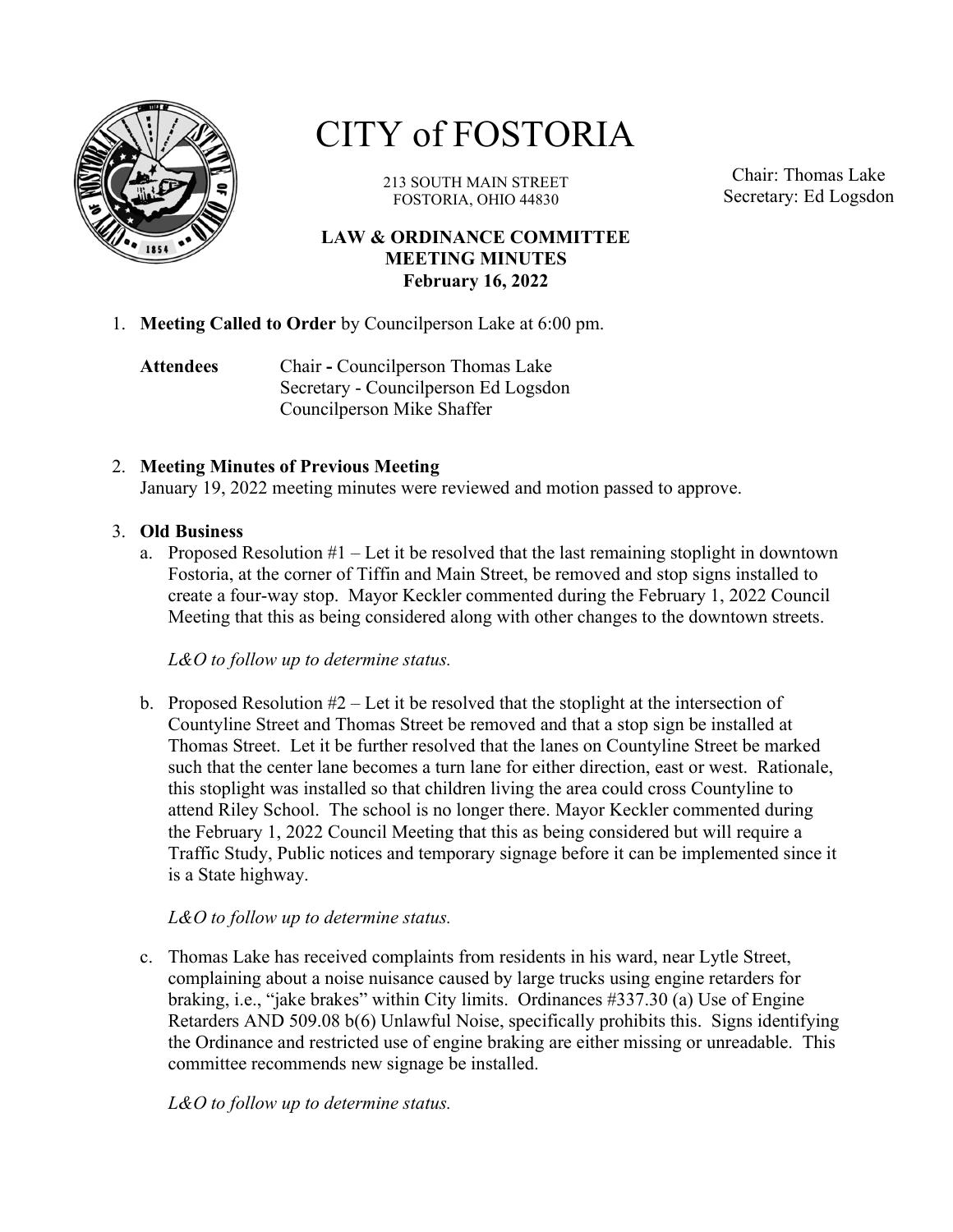Law & Ordinance Committee February 16, 2022 Meeting Minutes Page 2 of 3

> d. Don Mennel – would like to see the installation of bicycle lanes in Fostoria when restriping streets. He suggested a bike lane going one-way on Main Street and another going one-way on Union Street as a possibility.

The Mayor mentioned during the Feb.1, 2022 Council Meeting that bike lanes are part of the plan for restriping the downtown streets. No comments concerning bike lanes on Union and Main beyond downtown.

e. Don Mennel – suggested a moratorium on fees for the installation of sidewalks or other upgrades from Memorial Day to Labor Day, for example. This could be a way to encourage property owners to upgrade their residences.

The Mayor didn't comment but noted the suggestion during the Feb 1, 2022 Council Meeting.

## 4. New Business:

- a. The Committee reviewed a July 26, 20`10 list of existing ordinances provided by Paul Allison, that needed to be reviewed. Of the eleven included in the list, the committee revised seven ordinances.
- b. The Law & Ordinance Committee "Objectives" were reviewed and approved. They are posted on the Committee webpage for public to view.
- c. The Law & Ordinance Committee requests the Law Director to review and bring forth revisions to the Parks and Recreation Ordinance Section 153.02 passed 10-15-96 of the Codified Ordinances titled "Composition". A summary of the proposed changes are as follows:
	- i. Amend Section 153.02 (a) to state, "Three members shall be appointed by the Mayor whose terms shall be of two years, three years and four years so that the terms of these individuals will be staggered."
	- ii. Amend Section 153.02 (c) to state, "Once Council person shall be appointed by Council. The term shall correspond to terms of Council.
	- iii. Delete section 153.02 (f).
	- iv. Amend Section 153.02 (g) to (f) due to removal of current section.

A digital copy of the above changes will be forwarded to the Law Director.

### 5. Public Comments:

Mike Shaffer – provided proposed amendments to Ordinance 96-98 Section 153.02 concerning the Composition of the Parks and Recreation Board. The changes were reviewed and this Committee voted that we forward the proposal to the Law Director for review with the goal of presenting the revisions at the next City Council meeting. See New Business.

### 6. Communications:

Thomas Lake – Mentioned that he sees auto Handicap Signs being abused. It was confirmed that the Safety Service Director is who issues the signs and in charge of managing them. He will discuss his concerns about abuse of Handicap Signs with City Administration.